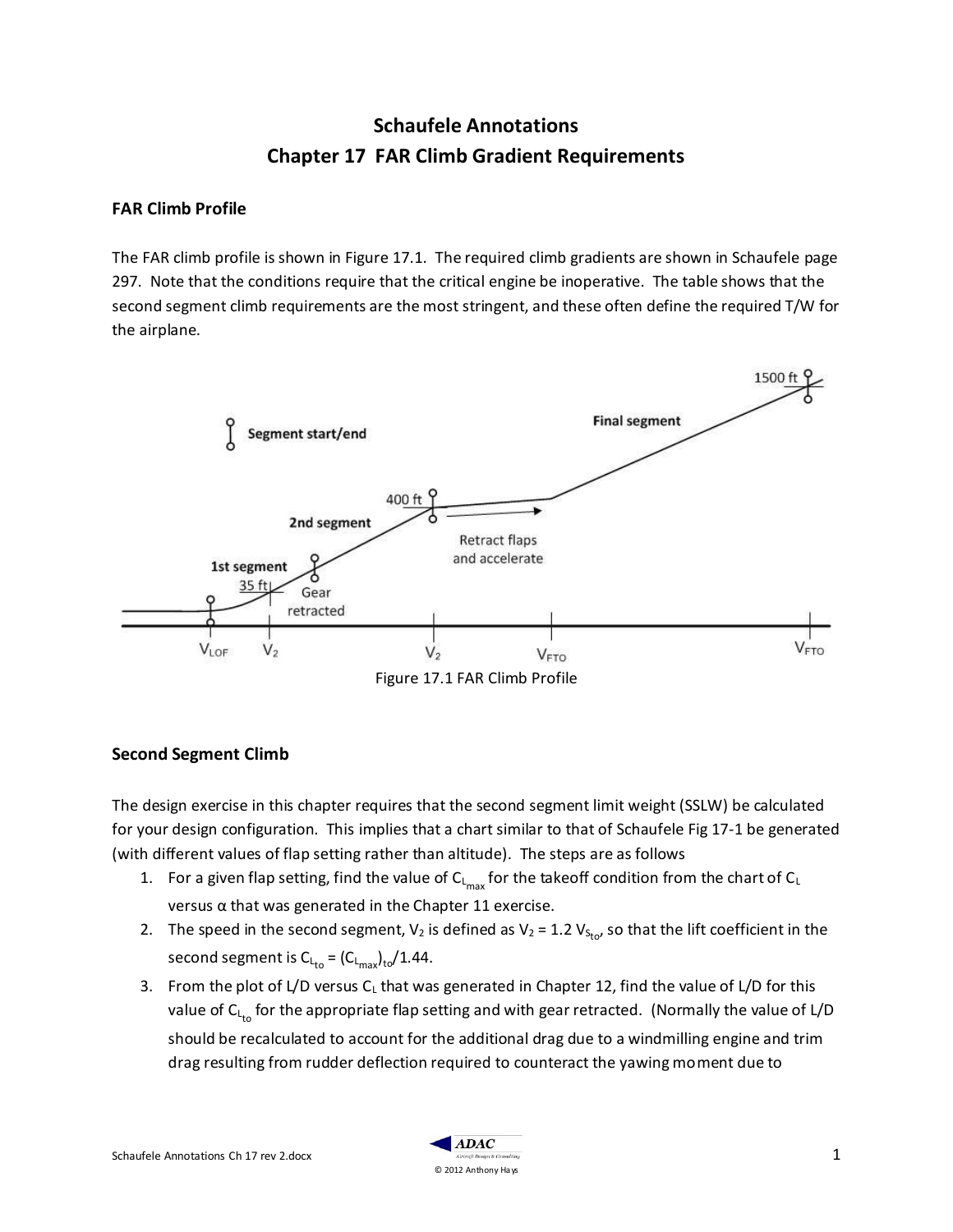asymmetric thrust. According to Jenkinson (Ref 17.1), this is typically about 5% of parasite drag. However, in this exercise, this extra drag will be ignored).

4. The climb gradient is defined in Schaufele Figure 17-1 as

$$
\gamma = \frac{T - D}{W}
$$

Assuming the climb angle is small, this can be rewritten

$$
\gamma = \frac{T}{W} - \begin{pmatrix} 1 \\ L \\ D \end{pmatrix}
$$
 Eq. 17.1

5. The climb condition is for one engine inoperative (OEI), so that the thrust is

$$
T = T_{\text{AEO}} \frac{N-1}{N}
$$
 Eq 17.2

6.

where

 $T_{ABO}$  = thrust at climb speed with all engines operating. The value of  $T_{ABO}$  is calculated from a knowledge of the reference thrust (i.e., static, installed) for your airplane which was calculated in Chapter 8, and Figure 8.1 in the annotations, assuming  $V_2$  is at MTOGW.

N = number of engines

- 7. A plot similar to that of Schaufele Fig. 17-1 (for different values of flap setting rather than altitude) can now be generated using the equation for  $\gamma$  (shown above) for the sea level condition. The cutoff value is given in the table on page 297.
- 8. The values of second segment weight limit can now be used to generate a sketch (but not a quantitative plot of FAR takeoff field length) similar to Schaufele Fig. 17-4.

The procedure described above is an approximation, because the value of  $V_2$  in step 6 is a function of TOGW, and the climb thrust is a function of  $V_2$ , so that an exact solution requires an iterative procedure.

## **Second Segment Climb as a Design Constraint**

If takeoff reference thrust is substituted for climb thrust in the equation above, it can be rearranged to the form

> T  $W\int_{\mathsf{ref}}$  $= \gamma + \frac{1}{4}$ L D Eq. 17.3

Note that the reference T/W is independent of wing loading. On a plot of T/W versus W/S, this design constraint line therefore acts as a "floor" in the design space. Because the airplane is climbing at a low airspeed, drag due to lift is a large component of total drag. An option for lowering the floor is to increase aspect ratio, which produces a significant increase in climb L/D and a consequent reduction in reference T/W. In the overall design optimization process, it is quite possible that the airplane aspect ratio is selected based on the second segment climb requirement, rather than the cruise condition.